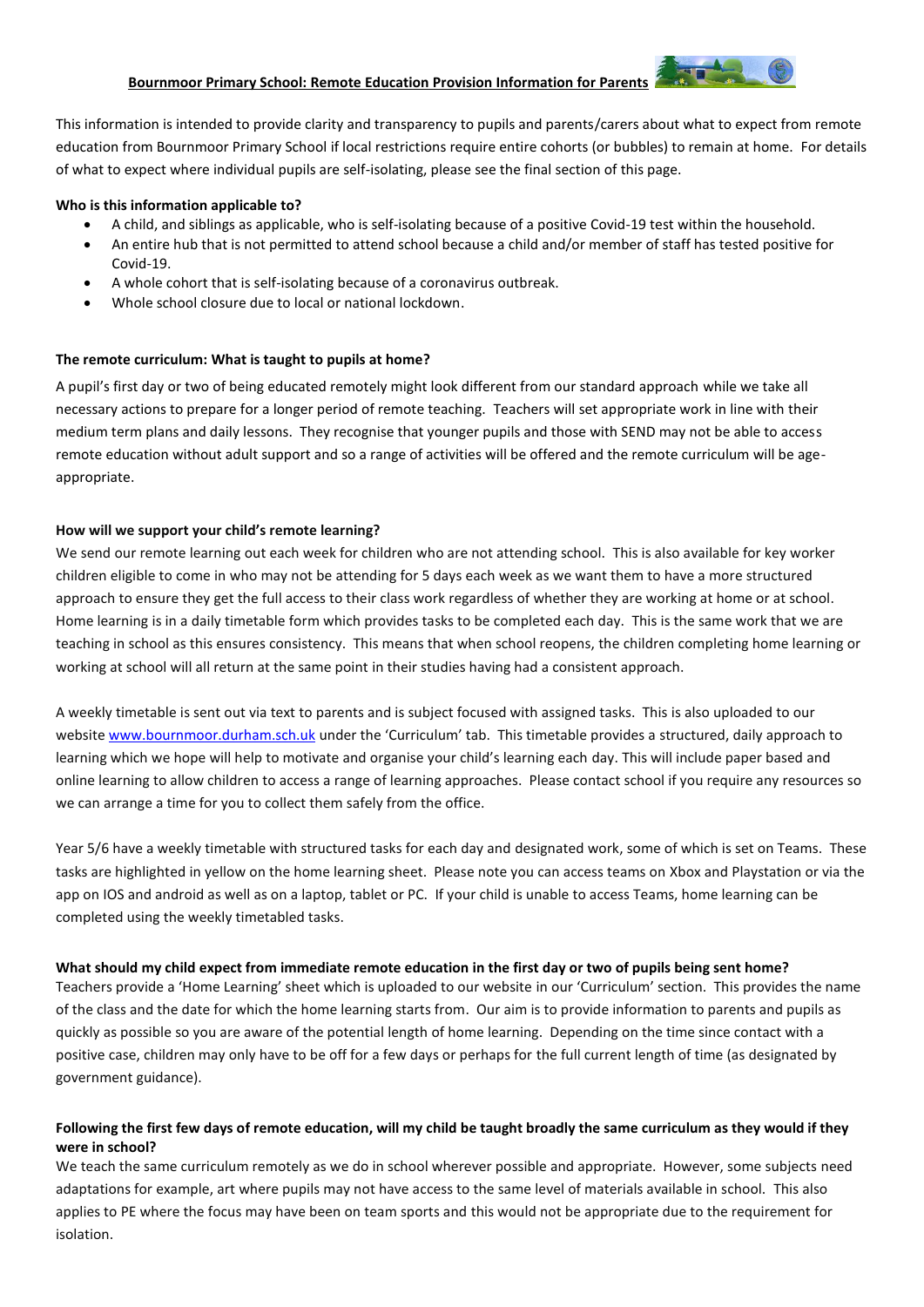Children can access the same websites/resources that are used in their school-based lessons, for example:

- White Rose Maths
- SPAG.com
- **Mathletics**
- Timestables Rockstars
- Woodlands
- Twinkl
- Phonics Play
- Online reading resources
- BBC resources for topic work
- E-safety resources e.g. Thinkuknow

It is worth noting that there are Department for Education approved sites which can supplement the curriculum home learning we provide. If pupils would like to consolidate their learning, or perhaps challenge themselves to learn new areas of the curriculum, parents can acces[s https://www.bbc.co.uk/bitesize/dailylessons](https://www.bbc.co.uk/bitesize/dailylessons) an[d https://www.thenational.academy/](https://www.thenational.academy/)

# **How long can I expect work set by the school to take my child each day?**

We expect that remote education (including any remote teaching and independent work) will take pupils broadly the following number of hours each day:

- Up to 3 hours in Early Years and Key Stage 1
- 3-4 hours in Key Stage 2

# **How will my child access any online remote education you are providing?**

Home Learning is accessible for the start of each week and is sent out via text so parents can access it and see the tasks for the week ahead. This is available on our school website under the 'Curriculum' section. It is sent to the child(ren) on the first day of their absence. Some of the tasks provided by teachers are accessible through website links and these can be opened from the Home Learning sheet directly as they are provided. For example, children can practice their times tables by clicking the relevant link to their maths site. For parents who require materials for children to complete the work, for example pen and paper, please contact school where these can made available for you at the school office to collect.

#### **What if I need log in details?**

Log in details for Junior pupils for Mathletics, Times Tables Rockstars, SPAG.com, Maths.co.uk (and for Y5/6 Teams) will be posted out this week to ensure that all Junior pupils have a copy at home if needed. Copies will be kept in school so you can contact the school office if needed. For children who live between two parental homes, we would appreciate the log ins being shared to ensure the children can access their work and again we can provide these details to both parents if needed.

#### **If my child does not have digital or online access at home, how will you support them to access remote education?**

We recognise that some pupils may not have suitable online access at home. In this case, or in some cases of longer absences of remote learning, text books or workbooks may be posted out or available to collect. We also have access to a limited number of devices which can be loaned out to families who meet the specific criteria.

# **How will my child be taught remotely?**

We use a combination of the following approaches to teach pupils remotely:

- Websites supporting the teaching of specific subjects or areas, including video clips or sequences
- Recorded teaching (e.g. Oak National Academy lessons and BBC)
- Printed home learning produced by teachers (e.g. workbooks, worksheets)
- Textbooks and reading books pupils have at home
- Long-term project work and/or internet research activities
- Microsoft Teams lessons for Y5/6
- Activities and story reading by school staff for children to access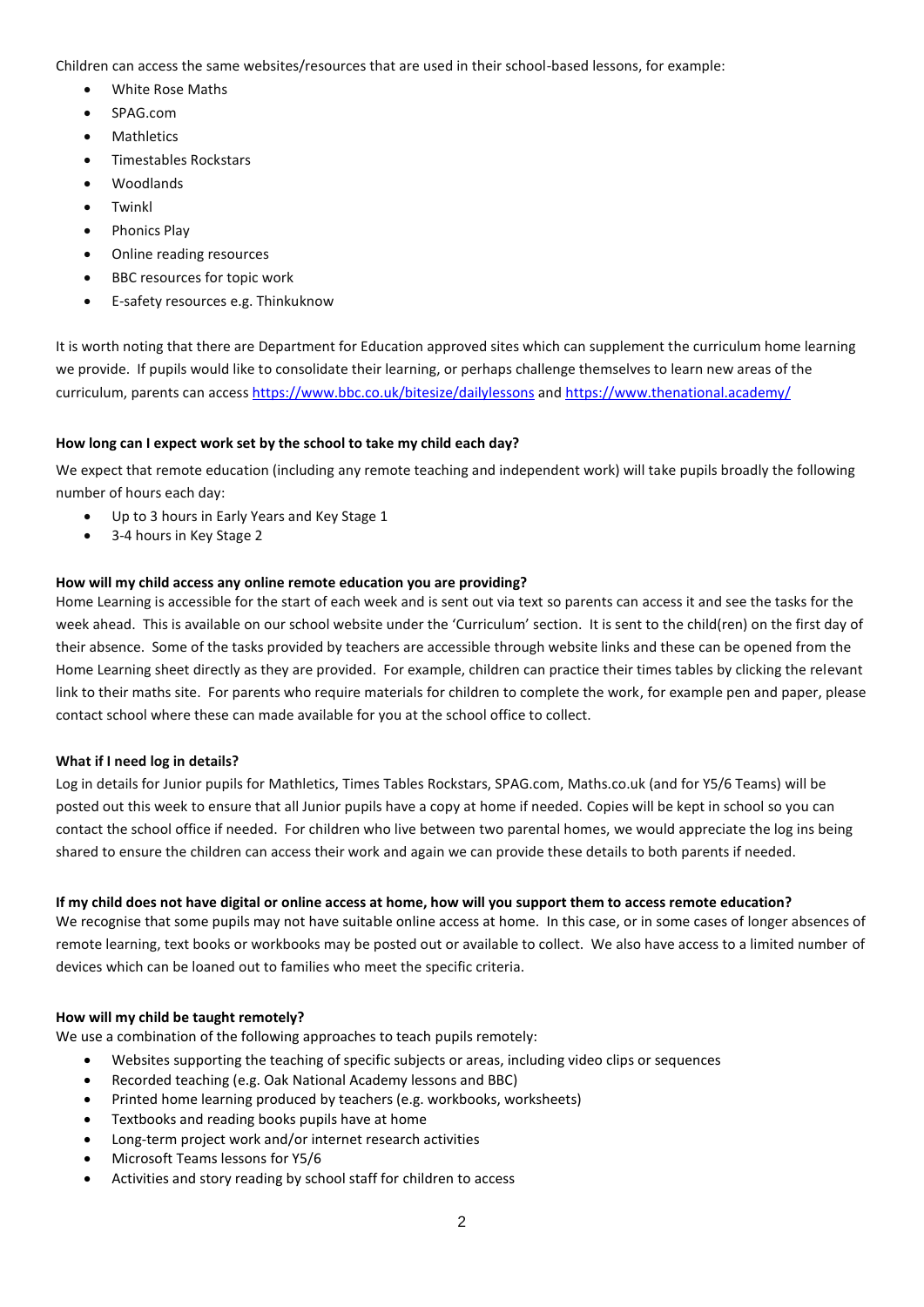#### **What if we need additional resources?**

As some home learning is paper based, please telephone or email school if you require any resources so we can arrange a time for you to collect them safely or post them out if needed.

# **What are your expectations for my child's engagement and the support that we as parents and carers should provide at home?**

We expect that pupils access their remote learning daily and for the correct number of hours for their age group. However reasonable adjustments will be made for pupils with additional needs who may find a set number of learning hours challenging outside of their school environment. We expect that parents support their child's education at home as they do when they are in school by ensuring their access their Home Learning. We expect that they encourage and support their child to complete their work and contact school if they have any concerns. Parents should set up a daily, manageable routine so their child accesses subjects and engages with the tasks set.

### **How will you check whether my child is engaging with their work and how will I be informed if there are concerns?** Pupils are expected to complete tasks set by teachers and can send examples of their work.

Nursery to Year 4 children will be given feedback via Tapestry as we ask parents to upload requested tasks or other work to this online system.

Year 5/6 children will be given feedback via Teams where set tasks will need to be returned to the class teacher. In addition to using Tapestry and Teams, parents can send work to our email [bournmoor@durhamlearning.net](mailto:bournmoor@durhamlearning.net) for teachers to access where it will be shared with the class teacher, allowing feedback to be sent back to the pupil.

Summative assessments of the subjects/home learning can be carried out once the pupils are back in school when appropriate as well as through our usual marking of the child's work. Teachers will continue to reward exceptional work and effort in line with our current policy to ensure pupils receive positive incentives.

#### **How will you assess my child's work and progress and give feedback?**

Feedback can take many forms and may not always mean extensive written comments for individual children from teachers. For example, whole-class feedback or quizzes marked automatically are also useful and effective methods, amongst many others. Staff can provide feedback through Tapestry for Nursery, Reception, Year 1, Year 2 and Year 3/4. Year 5/6 will be accessing Teams so some assignments and feedback will be provided through this Microsoft programme.

Our approach to feeding back on pupil work is as follows:

- Encourage parents/pupils to return work to see regular examples and be able to provide feedback via Tapestry or Teams.
- Teachers to see online quiz scores and get in touch with children who may be experiencing difficulties and need adjustments to the work being set.
- To complete assessments once the children return to school to assess their understanding of work that was set.

#### **How will you work with me to help my child who needs additional support from adults at home to access remote education?**

We recognise that some pupils, for example some pupils with special educational needs and disabilities (SEND), may not be able to access remote education without support from adults at home. We acknowledge the difficulties this may place on families, and we will work with parents and carers to support those pupils in the following ways:

- Provide calls to families to seek views ensuring correct adjustments are made so the child can access their work.
- Provide materials to support learning at home including pens, paper, reading materials etc.
- Ensure that Home Learning resources sent out to younger pupils, or those with additional needs, provide resources the children can access e.g. phonics work, differentiated maths sheets, etc.
- Printed learning packs.
- Physical materials such as story books and writing resources.